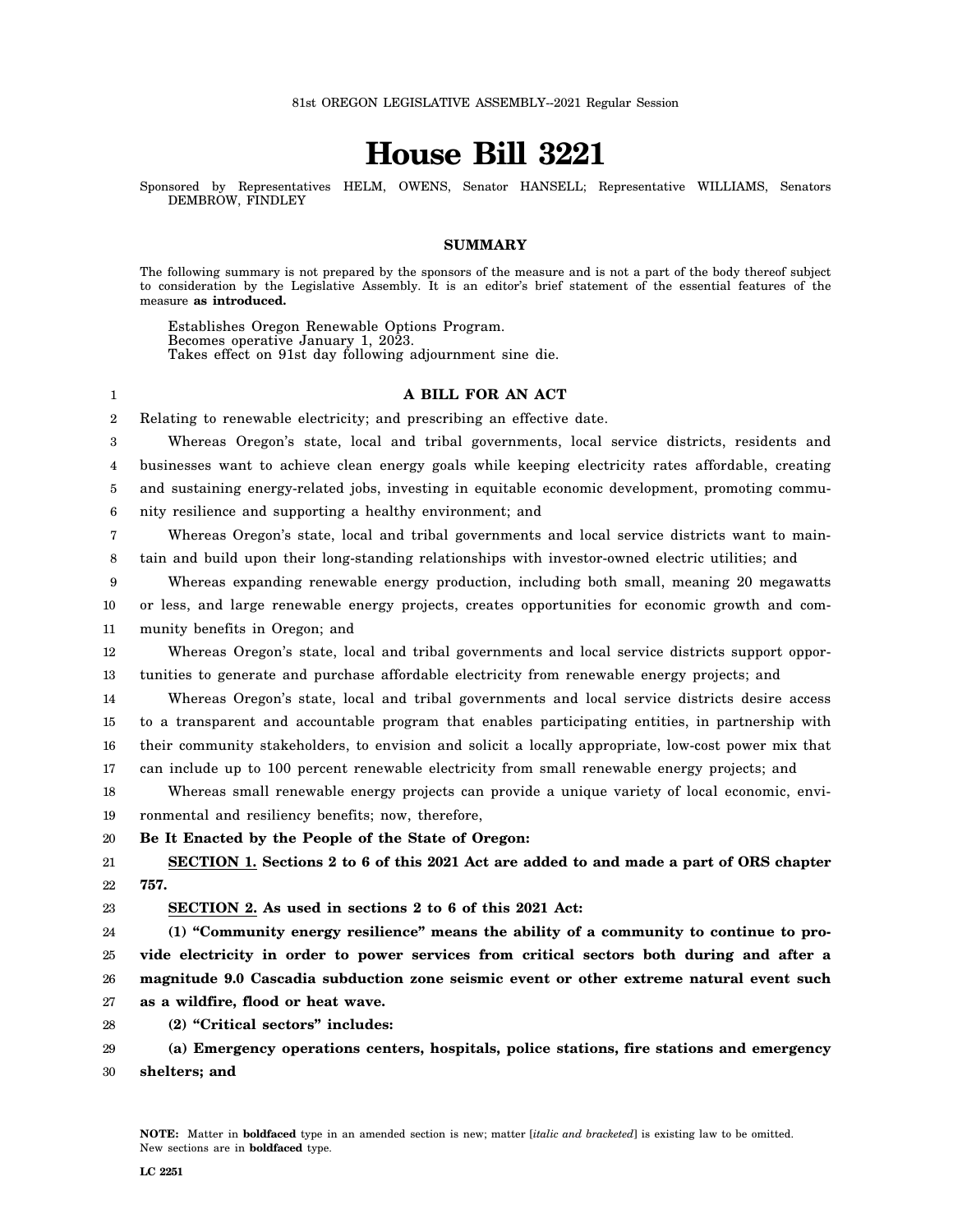1 2 3 **(b) Buildings that are necessary for the provision of basic services to communities as they begin to restore functions and return to normal life after an extreme natural event, such as schools, housing, certain retail stores, and banks.**

4 5 6 7 **(3) "Energy project scoring criteria" means the factors of importance that are determined by one or more participating communities to be the factors that must be used in prioritizing the scoping and sourcing of renewable energy projects under an ORO Community Program application.**

8 9 10 11 **(4) "Independent evaluator" means an independent, third-party organization identified and contracted with by the Public Utility Commission to conduct an independent evaluation of an ORO Community Program proposal based on the applicable energy project scoring criteria.**

12 13 **(5) "Large renewable energy project" means a renewable energy project with a generating capacity of more than 20 megawatts.**

14

**(6) "Local government" has the meaning given that term in ORS 174.116.**

15 **(7) "Local service district" has the meaning given that term in ORS 174.116.**

16 17 **(8) "Oregon Renewable Options Program" means the statewide voluntary renewable electricity program established under sections 2 to 6 of this 2021 Act.**

18 19 20 **(9) "ORO Community Program" means a program under the Oregon Renewable Options Program that is overseen by the commission as further described under section 3 of this 2021 Act.**

21 22 **(10) "Participating community" means a local government, local service district or tribal government whose residents or businesses are served by a qualified utility.**

23

**(11) "Participating customer" means a person that:**

24 25 26 **(a) Is a customer of a qualified utility located within the boundary of a local government, local service district or tribal government in which an ORO Community Program has been approved by the commission; and**

27 28 **(b) Has not exercised the right to decline to participate in the ORO Community Program pursuant to section 4 of this 2021 Act.**

29 30 **(12) "Public Purpose Fund Administrator" has the meaning given that term in ORS 470.050.**

31 **(13) "Qualified utility" means an electric company as that term is defined in ORS 757.600.**

32 33 **(14) "Renewable energy" means electricity generated utilizing the types of energy described in ORS 469A.025.**

34 35 **(15) "Small renewable energy project" means a renewable energy project with a generating capacity of 20 megawatts or less.**

36 37 **(16) "Tribal government" means the governing body of a federally recognized Indian tribe in Oregon or the governing body of an Oregon Indian tribe as defined in ORS 294.805.**

38 39 40 41 42 **SECTION 3. (1) The Public Utility Commission shall implement an Oregon Renewable Options Program for providing local governments, local service districts and tribal governments with opportunities, through approved ORO Community Programs, to have a greater choice over the renewable energy that powers and increases the resilience of their communities.**

43 44 45 **(2) The Oregon Renewable Options Program shall set forth a process for the development, approval and implementation of an ORO Community Program. The Oregon Renewable Options Program shall allow for:**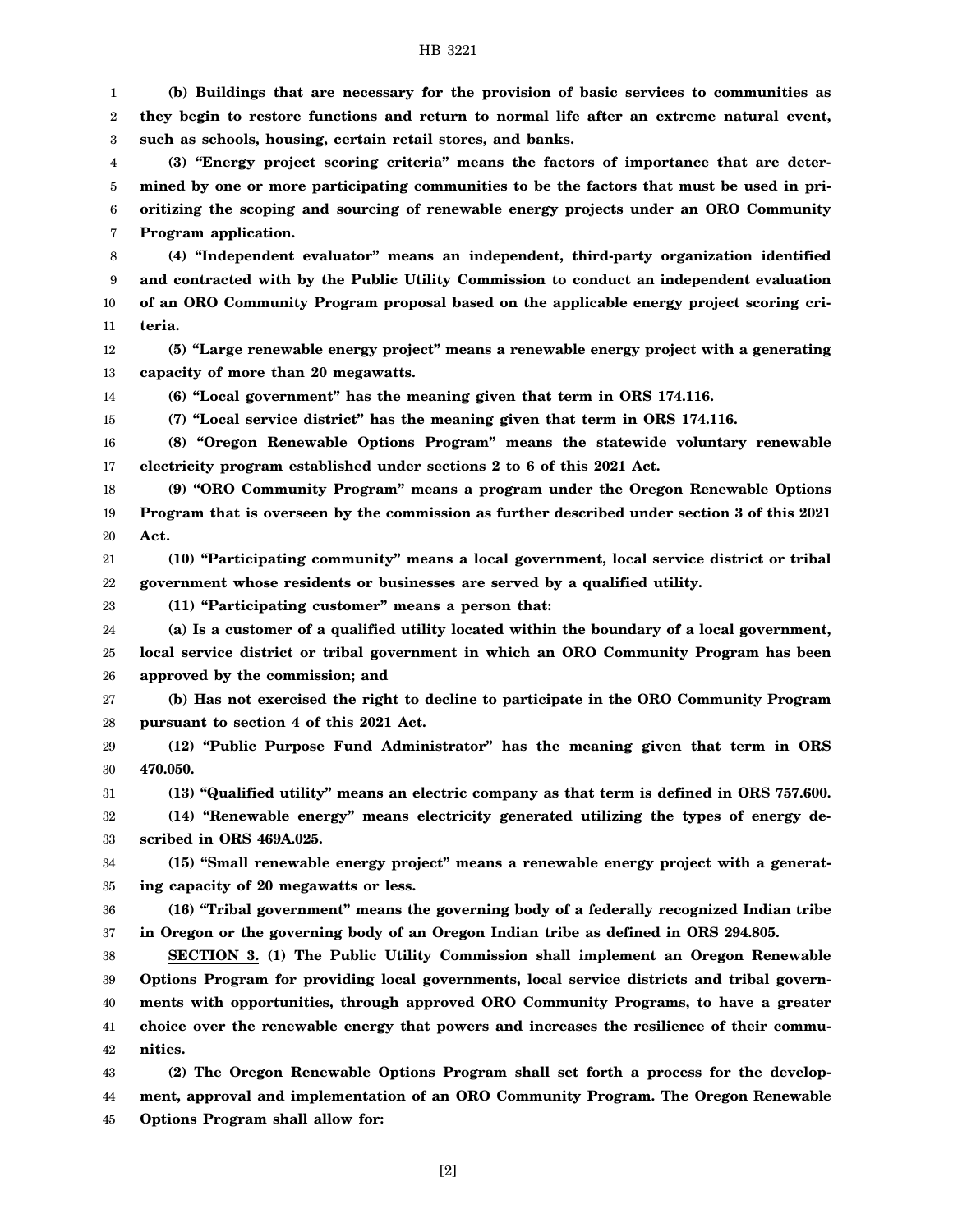### HB 3221

1 2 3 4 **(a) One or more participating communities to submit, to the commission and the qualified utility that provides electricity in the service territory within which the participating community is located, an ORO Community Program application for renewable energy to be supplied to the participating community through renewable energy projects;**

5 6 7 8 **(b) Review of the application by the qualified utility and development, in coordination with the Public Purpose Fund Administrator and subject to review and comment by the participating community, of an ORO Community Program proposal that is responsive to an application; and**

9 10 11 **(c) Approval by the commission of the ORO Community Program proposal and oversight by the commission of implementation by the qualified utility of the ORO Community Program.**

12 **(3)(a) An ORO Community Program application must:**

13 14 15 **(A) Specify the cumulative generating capacity requested to be supplied by small renewable energy projects and large renewable energy projects through an ORO Community Program;**

**(B) Specify the date by which the renewable energy shall first begin to be supplied;**

17 18 19 20 21 **(C) Specify the energy project scoring criteria that must be used by the qualified utility and the Public Purpose Fund Administrator to select small renewable energy projects and large renewable energy projects to include in a proposal responsive to the application under subsection (2)(a) of this section, which may include but need not be limited to criteria related to:**

22 **(i) Electricity pricing;**

16

23 **(ii) Community energy resilience principles;**

24 **(iii) Individual renewable energy project size;**

25 **(iv) Job creation; or**

26 **(v) Environmental benefits;**

27 28 **(D) Include a report on how the participating communities incorporated the feedback solicited under paragraph (b) of this subsection in the application; and**

29 30 **(E) Include a record of the final vote of the governing body of each participating community on the decision to submit the application.**

31 32 33 34 35 **(b) In developing an application, the participating communities engaged in the development must utilize a public engagement process, as further specified by the commission by rule, that includes explicit solicitation of feedback from, and that addresses the needs of, participating customers, especially participating customers that are disadvantaged, climatevulnerable or energy burdened.**

36 37 38 **(c) The Public Purpose Fund Administrator shall provide facilitation services, resilience planning and other technical assistance as requested by participating communities in the development of applications for ORO Community Programs.**

39 40 41 42 43 44 **(4)(a) A qualified utility may propose to meet the requirements of an application through supplying electricity from any combination of one or more small renewable energy projects and one or more large renewable energy projects, subject to paragraph (b) of this subsection. (b)(A) The cumulative generating capacity of all small renewable energy projects included in a proposal developed under this subsection must, at a minimum, be the lesser of: (i) Five megawatts; or**

45

**(ii) Five percent of the cumulative generating capacity specified under subsection**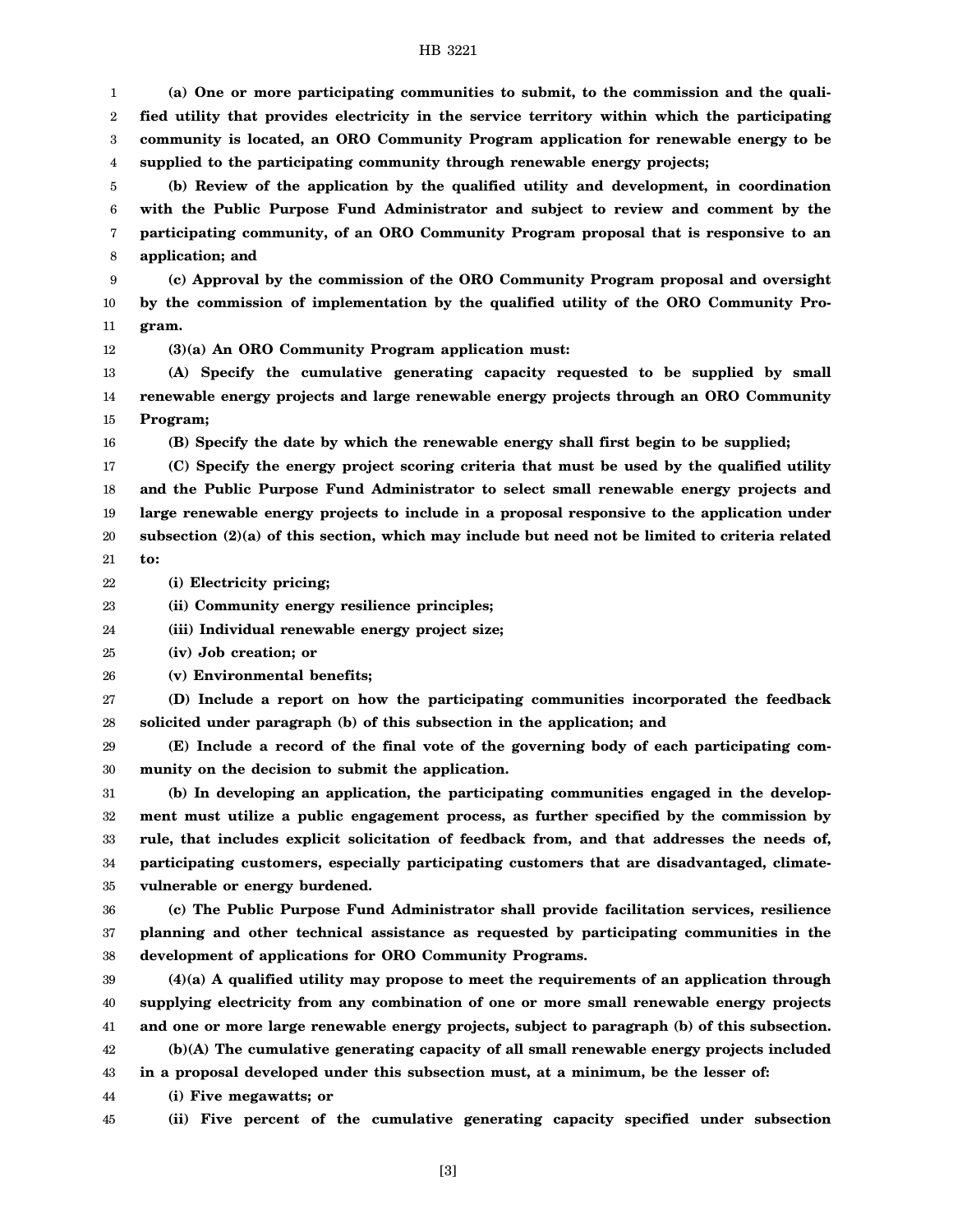1 **(3)(a)(A) of this section.**

2 3 4 **(B) The cumulative generating capacity of all large renewable energy projects included in a proposal developed under this subsection may not exceed 95 percent of the cumulative generating capacity specified under subsection (3)(a)(A) of this section.**

5 6 7 8 9 **(c) In developing a proposal in response to an application for an ORO Community program, a qualified utility shall engage the Public Purpose Fund Administrator to be primarily responsible for soliciting small renewable energy projects on the qualified utility's behalf for inclusion in the proposal. The qualified utility shall be primarily responsible for soliciting large renewable energy projects for inclusion in the proposal.**

10 11 12 **(5)(a) The commission shall contract with an independent evaluator to evaluate a proposal submitted by a qualified utility in response to an application for an ORO Community Program. The independent evaluator shall prepare a report that, at a minimum, details:**

13 14 **(A) Whether the proposal is responsive to, and meets, the requirements and energy project scoring criteria set forth in the application;**

15 16 17 **(B) The costs of and proposed rates for the renewable energy projects included in the proposal as compared to the costs of and rates for comparable recently purchased energy or energy and capacity by the qualified utility; and**

18 19 **(C) Any additional benefits to the community, including but not limited to resiliency benefits, that may be provided by the renewable energy projects included in the proposal.**

20 21 22 23 24 25 **(b) In authorizing an ORO Community Program as set forth in a proposal by a qualified utility, the commission shall consider information contained in the application submitted under subsection (2)(a) of this section and the report prepared under paragraph (a) of this subsection. Tariff schedules and rates allowed pursuant to this subsection may allow a return of and a return on an investment made by a qualified utility and shall be recovered in a manner specified by the commission.**

26

**SECTION 4. (1) A qualified utility implementing an ORO Community Program shall:**

27 28 **(a) Include in the billing statements provided to participating customers information on the costs of participation in the ORO Community Program; and**

29 30 **(b) Provide written notice to participating customers of any change in rate for participation in the ORO Community Program.**

31 32 33 34 35 36 **(2)(a) A qualified utility may automatically enroll all eligible customers within a participating community in an ORO Community Program. The qualified utility shall provide eligible customers an opportunity to decline being enrolled as a participating customer. The qualified utility my not assess a fee or penalty against an eligible customer that declines to participate in the program within an initial opt-out period as determined by the Public Utility Commission.**

37 38 **(b) The qualified utility shall provide notice of the automatic enrollment and the opportunity to opt out to eligible customers:**

39 40 **(A) No less than twice during the 60-day period prior to the date that eligible customers will be automatically enrolled as participating customers; and**

41 **(B) Separately from the customer's monthly billing.**

42 **(c) Notice required under paragraph (b) of this subsection must:**

43 44 45 **(A) Inform the eligible customer that they are to be automatically enrolled in an ORO Community Program operated by the qualified utility and that the customer may decline enrollment;**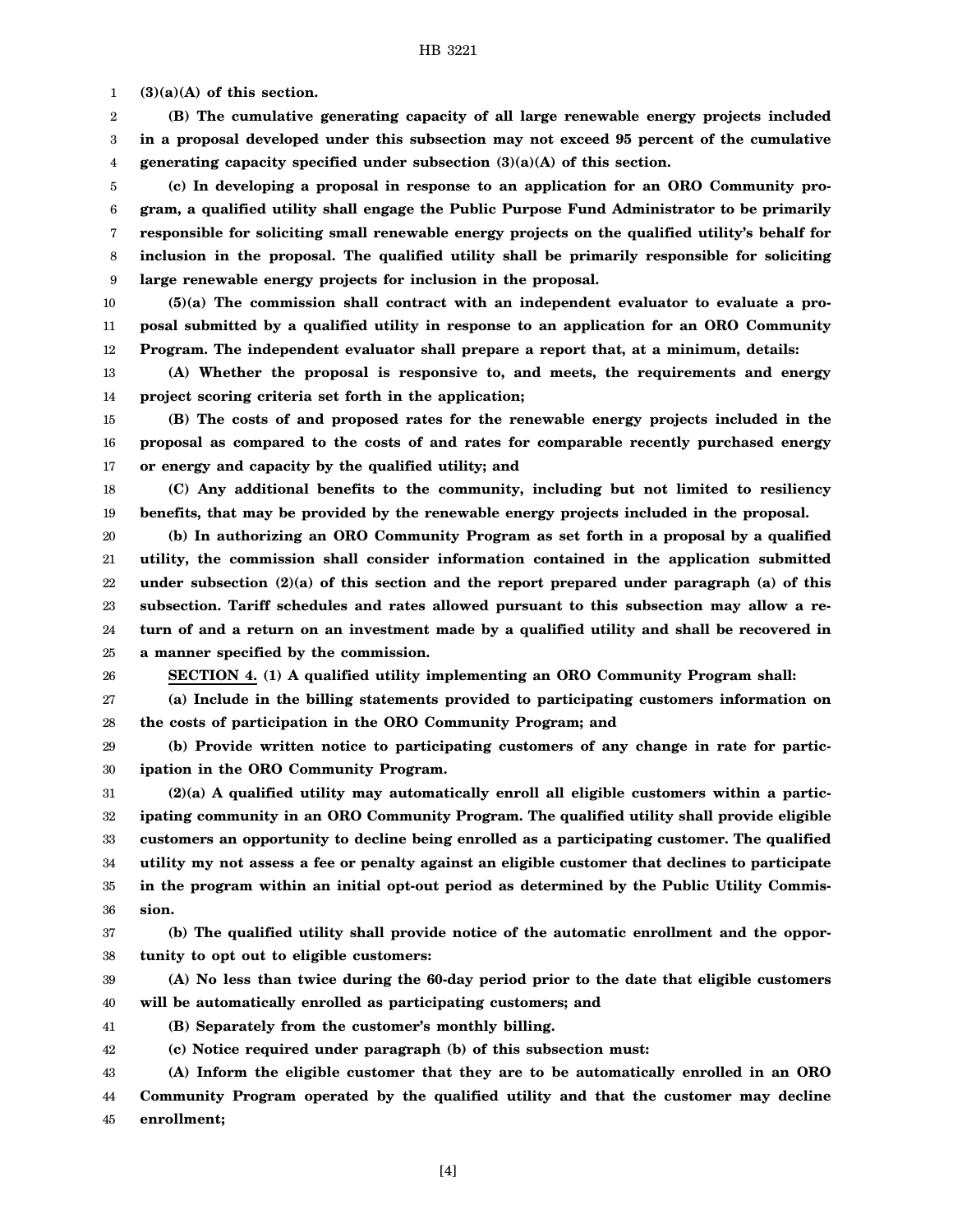### HB 3221

1 2 **(B) Inform the eligible customer of the projected rates and terms of participation in the ORO Community Program;**

3 4 **(C) Provide an estimated comparison between the rates described in subparagraph (B) of this paragraph and the current rates paid by the eligible customer;**

5 6 7 8 **(D) Provide a mechanism for the eligible customer to decline being enrolled as a participating customer within an initial opt-out period, as set forth by the commission by rule, which may take the form of a self-addressed return postcard or other simply and readily understood mechanism; and**

9

10

**(E) Include any other information required by the commission.**

11 12 13 **(3) An eligible customer that previously declined to participate in the ORO Community Program under subsection (2) of this section may become a participating customer as allowed by the commission by rule and by giving notice to the qualified utility in the manner required by the commission.**

14 15 16 **(4) A person shall be provided notice and an opportunity to decline participation in the ORO Community Program in a manner determined by the commission and consistent with subsection (2) of this section if the person:**

17 18 19 **(a) First begins receiving electricity service from the qualified utility within the participating community served by an ORO Community Program after the date of implementation of the program; or**

20 21 22 **(b) The area in which the person is located was outside the participating community on the date of implementation of the ORO Community Program, but after the implementation date the area becomes annexed into the boundaries of the participating community.**

23 24 25 **(5)(a) If a participating customer is located in an area that becomes annexed into the boundaries of a municipal electric utility organized under ORS chapter 225 or a people's utility district organized under ORS chapter 261:**

26 27 28 **(A) The participating customer may continue to be served by the qualified utility under the ORO Community Program pursuant to an agreement between the qualified utility and the annexing municipal electric utility or people's utility district; or**

29 30 31 32 **(B) If no agreement under subparagraph (A) of this paragraph is entered into, the annexing municipal electric utility or people's utility district shall pay an applicable termination charge as determined by the commission for each participating customer that will no longer be served by the ORO Community Program.**

33 34 35 36 37 **(b)(A) Nothing in this subsection authorizes or may be interpreted to authorize a municipal electric utility organized under ORS chapter 225 or a people's utility district organized under ORS chapter 261 to acquire the service territory of another electric utility as that term is defined in ORS 757.600 without the consent of the electric utility from which service territory was acquired.**

38 39 40 **(B) The provisions of this subsection do not authorize the acquisition by a municipal electric utility organized under ORS chapter 225 of service territory of a people's utility district organized under ORS chapter 261.**

41 42 43 44 45 **(6) A participating customer that declines to continue to participate in the ORO Community Program after the initial opt-out period has tolled may be subject to a termination charge, as determined by the commission, which may include the cost of renewable energy resources acquired or constructed for the ORO Community Program that are not being utilized by participating customers as necessary to prevent shifting costs to other customers**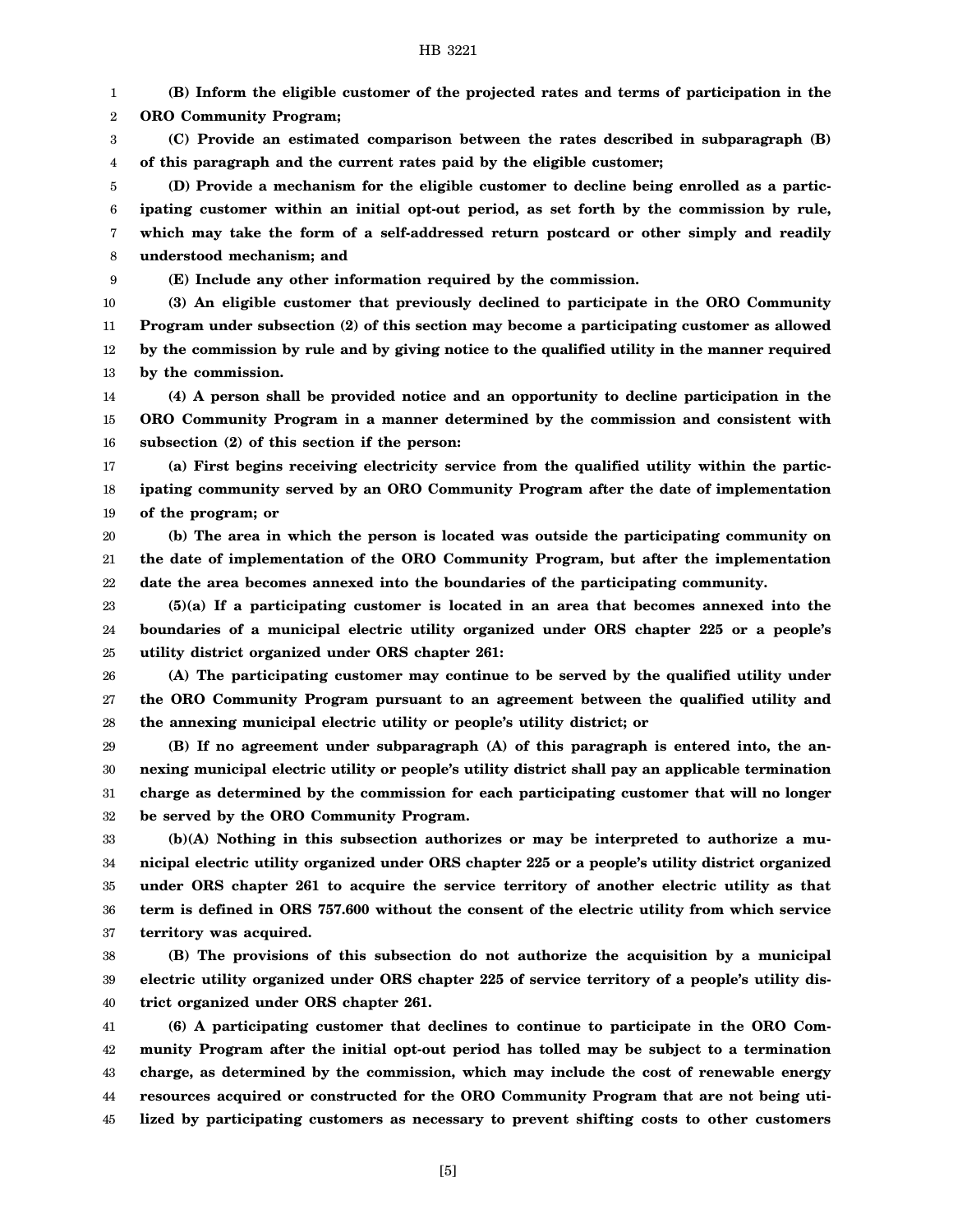1 **of the qualified utility.**

2 3 4 5 6 7 8 9 **SECTION 5. (1) Upon its own motion or at the request of a qualified utility, the Public Utility Commission may open an investigation to determine whether a qualified utility's compliance with one or more of the requirements of an ORO Community Program authorized pursuant to sections 2 to 6 of this 2021 Act is likely to result in conflicts with or compromises to the qualified utility's obligation to comply with the mandatory and enforceable reliability standards of the North American Electric Reliability Corporation, or compromises to the integrity of the qualified utility's electrical system. A qualified utility making a request under this subsection must submit an application to the commission that includes:**

10 11 12 **(a) An explanation of the reliability or integrity issue and how a temporary exemption from complying with one or more of the requirements of the ORO Community Program will avoid the reliability or integrity issue; and**

13 14 **(b) A plan to achieve full compliance with the requirements of the ORO Community Program.**

15 16 17 **(2) In applying for a temporary exemption under this section, a qualified utility has the burden of demonstrating that compliance with one or more of the requirements of the ORO Community Program is likely to result in:**

18 19 20 **(a) Conflicts with or compromises to the qualified utility's obligation to comply with the mandatory and enforceable reliability standards of the North American Electric Reliability Corporation; or**

21 **(b) Compromises to the integrity of the qualified utility's electrical system.**

22 23 24 25 26 27 **(3) If the commission determines under this section that compliance with one or more of the requirements of the ORO Community Program is likely to result in conflicts with or compromises to a qualified utility's obligation to comply with the mandatory and enforceable reliability standards of the North American Electric Reliability Corporation, or compromises to the integrity of the qualified utility's electrical system, the commission shall issue an order:**

28 29 30 31 **(a) Notwithstanding the terms of the ORO Community Program, temporarily exempting the qualified utility from one or more of the requirements of the program for an amount of time sufficient to allow the qualified utility to achieve full compliance with the requirements of the program;**

32 33 34 **(b) Directing the qualified utility to file a progress report on achieving full compliance with the requirements of the ORO Community Program within six months after issuing the order, or within an amount of time determined to be reasonable by the commission; and**

35 36 **(c) Directing the qualified utility to take specific actions to achieve full compliance with the requirements of the ORO Community Program.**

37 38 **(4) A qualified utility may request an extension of a temporary exemption granted under this section.**

39 40 **(5) This section does not permanently relieve a qualified utility of its obligation to comply with the requirements of an ORO Community Program.**

41 42 **SECTION 6. (1) The Public Utility Commission shall adopt rules necessary to carry out the requirements of sections 2 to 6 of this 2021 Act.**

43

**(2) Rules adopted under this section must include provisions setting forth:**

44 45 **(a) The required number of public stakeholder meetings necessary for the public engagement process required by section 3 (3)(b) of this 2021 Act.**

[6]